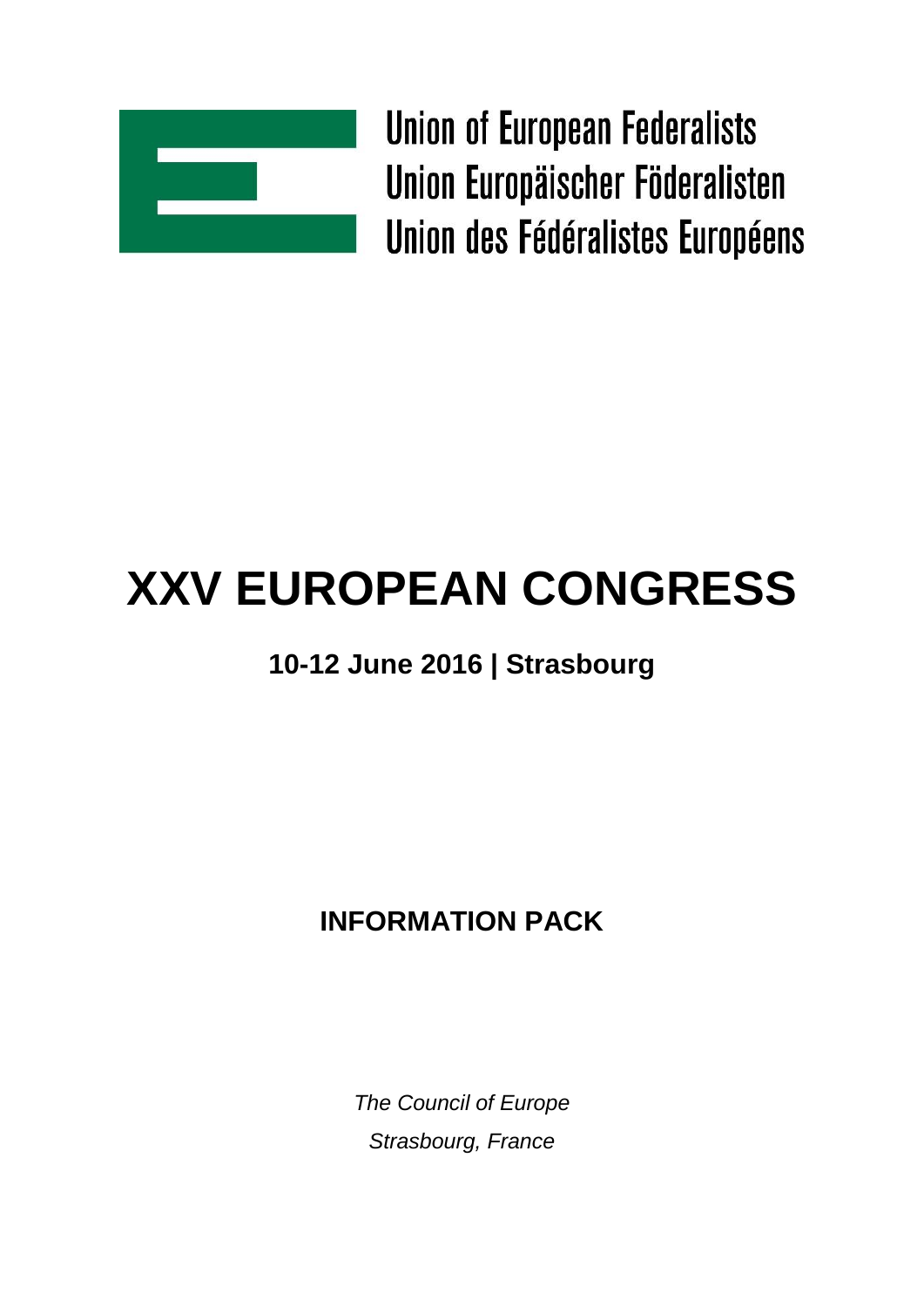## **DRAFT AGENDA**

#### FRIDAY 10 JUNE 2016, 12:00-19:00

### *Venue: Council of Europe, Strasbourg*

| 12:00 | Welcoming of participants - Registration of delegates                                                                                                                                                      |  |
|-------|------------------------------------------------------------------------------------------------------------------------------------------------------------------------------------------------------------|--|
| 13:30 | <b>UEF FEDERAL COMMITTEE</b>                                                                                                                                                                               |  |
|       | ■ Vote on 2015 financial report<br>• Discharge of outgoing Bureau<br>Adoption of XXV European Congress agenda<br>" Election of Credentials Committee (Treasurer, Secretary-General and at least 3 members) |  |
| 14:00 | <b>OPENING SESSION OF THE XXV CONGRESS</b>                                                                                                                                                                 |  |
|       | Approval of the agenda<br>■ Election Congress Praesidium (3 members on proposal of the EB)<br>" Welcome address by the President of UEF France                                                             |  |
| 14:15 | SPEECHES BY EUROPEAN / NATIONAL PERSONALITIES                                                                                                                                                              |  |
| 15:30 | <b>POLITICAL REPORT BY THE UEF PRESIDENT ELMAR BROK</b>                                                                                                                                                    |  |
| 16:30 | ROUNDTABLE WITH FEDERALIST MEPS                                                                                                                                                                            |  |
| 18:00 | UEF 70th ANNIVERSARY: DEBATE WITH UEF HISTORICAL PERSONALITIES                                                                                                                                             |  |
| 19:00 | End of session                                                                                                                                                                                             |  |
| 19:30 | <b>RECEPTION</b><br>Hosted by City of Strasbourg and Eurométropole                                                                                                                                         |  |

## SATURDAY 11 JUNE 2016, 09:00-19:00

| 09:00 | Welcoming of participants - Registration of delegates                                                                                                                                                                          |  |
|-------|--------------------------------------------------------------------------------------------------------------------------------------------------------------------------------------------------------------------------------|--|
| 09:15 | <b>OPENING OF THE SESSION &amp; FORMALITIES</b>                                                                                                                                                                                |  |
|       | ■ Election Returning Officer<br>■ Election Tellers (min. 3 persons not candidate for positions)<br>Election Chair and rapporteur for each Political Commission<br>■ Election Resolutions Committee (3 members and rapporteurs) |  |
| 09:30 | <b>ADDRESSES TO THE CONGRESS</b>                                                                                                                                                                                               |  |
|       | • President of the Young European Federalists<br>■ President of the European Movement International<br>A representative of the World Federalist Movement                                                                       |  |
| 10:00 | <b>ACTIVITY &amp; FINANCIAL REPORTS 2013-2016</b>                                                                                                                                                                              |  |
|       | <b>- Report by UEF Secretary-General Paolo Vacca</b><br>Financial report by UEF Treasurer Kolja Bienert                                                                                                                        |  |
| 11:00 | <b>POLITICAL COMMISSIONS</b>                                                                                                                                                                                                   |  |
|       | <b>Political Commission 1</b><br>TOWARDS A FEDERAL UNION: EXPLOITING THE TREATIES, PREPARING FUTURE TREATY CHANGES                                                                                                             |  |
|       | <b>Political Commission 2</b><br>COMPLETING THE MONETARY UNION WITH A FISCAL AND ECONOMIC UNION                                                                                                                                |  |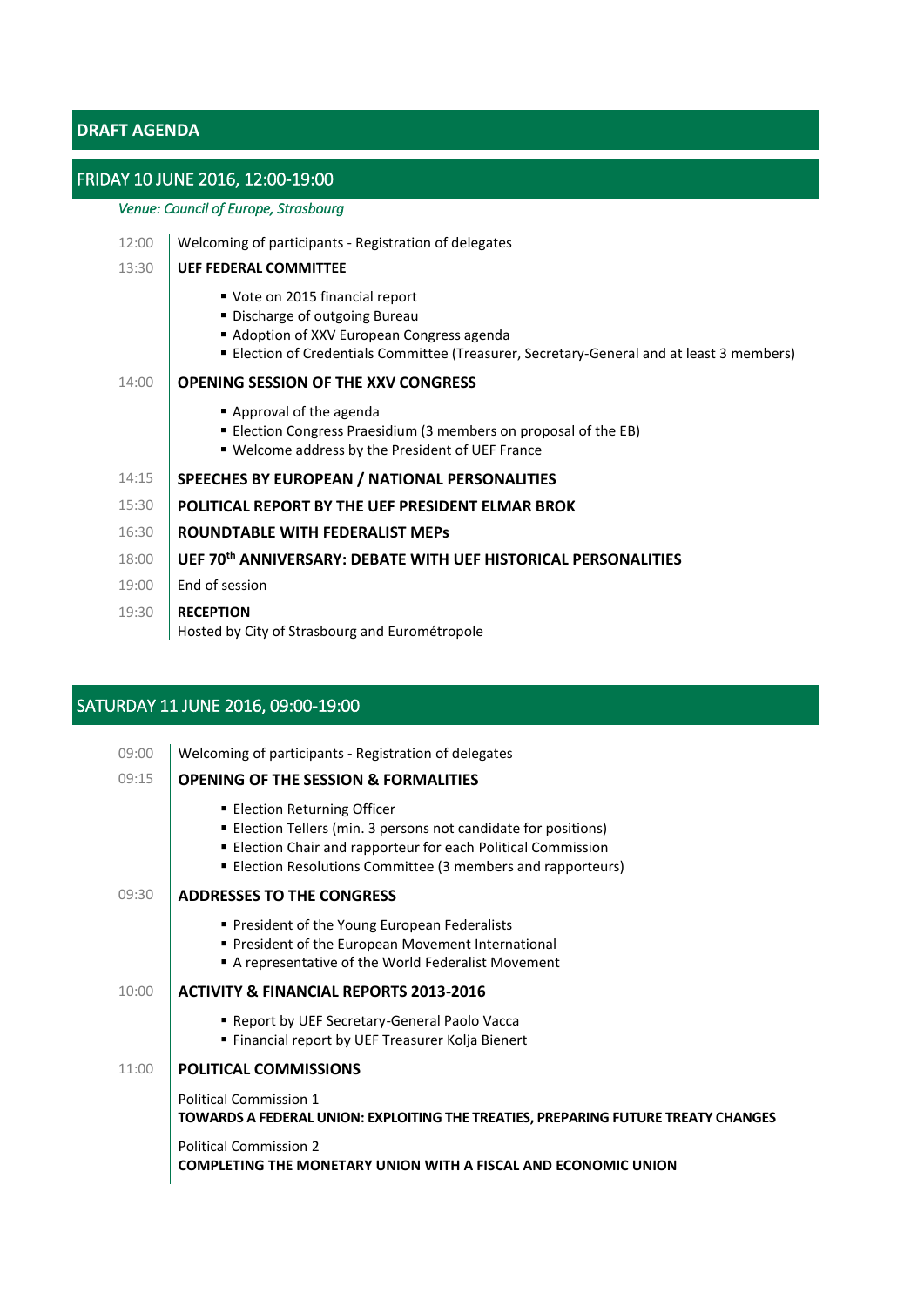|              | <b>Political Commission 3</b><br>EU SECURITY AND DEFENCE AND THE PROSPECT OF AN EU ARMY       |  |
|--------------|-----------------------------------------------------------------------------------------------|--|
|              | <b>Political Commission 4</b><br><b>EUROPEAN SOLUTIONS TO MIGRATION AND BORDER MANAGEMENT</b> |  |
| 13:00        | Deadline for candidatures of Direct Members of the Federal Committee and Arbitration Board    |  |
| 13:00        | <b>Family Picture and Lunch</b>                                                               |  |
| 14:00        | <b>REPORTS OF POLITICAL COMMISSIONS &amp; PRESENTATION OF RESOLUTIONS</b>                     |  |
| 15:30        | <b>GENERAL DEBATE</b>                                                                         |  |
| 17:30        | PRESENTATION OF CANDIDATE/S FOR UEF PRESIDENT                                                 |  |
| <i>18:00</i> | Deadline for amendments to the proposed resolution and motions                                |  |
| 18:00        | <b>ELECTIONS</b>                                                                              |  |
|              | " Opening of ballot for election of the President, Federal Committee and Arbitration Board    |  |
| 19:00        | Close of ballots                                                                              |  |
| 19:00        | <b>MEETING OF THE RESOLUTION COMMITTEE</b>                                                    |  |
| 20:00        | <b>DINNER</b>                                                                                 |  |

## SUNDAY 12 JUNE 2016, 09:00-12:30

| 09:00 | <b>ANNOUNCEMENT OF ELECTION RESULTS</b>                                                                         |  |
|-------|-----------------------------------------------------------------------------------------------------------------|--|
|       | Delegation meetings and nomination of Federal Committee delegates representing the constituent<br>organisations |  |
| 09:30 | DEBATES & VOTES ON RESOLUTIONS AND OTHER DOCUMENTS                                                              |  |
| 11:00 | <b>CLOSING SPEECH</b>                                                                                           |  |
| 11:30 | <b>End of the Congress</b>                                                                                      |  |

- 11:30 **MEETING OF THE NEW FEDERAL COMMITTEE**
	- **Formalities**
	- **Election of the Bureau**
	- **Election of the Secretary-General**
	- **Election of the Treasurer**
	- $AOB$
- 12:30 *End of the Federal Committee*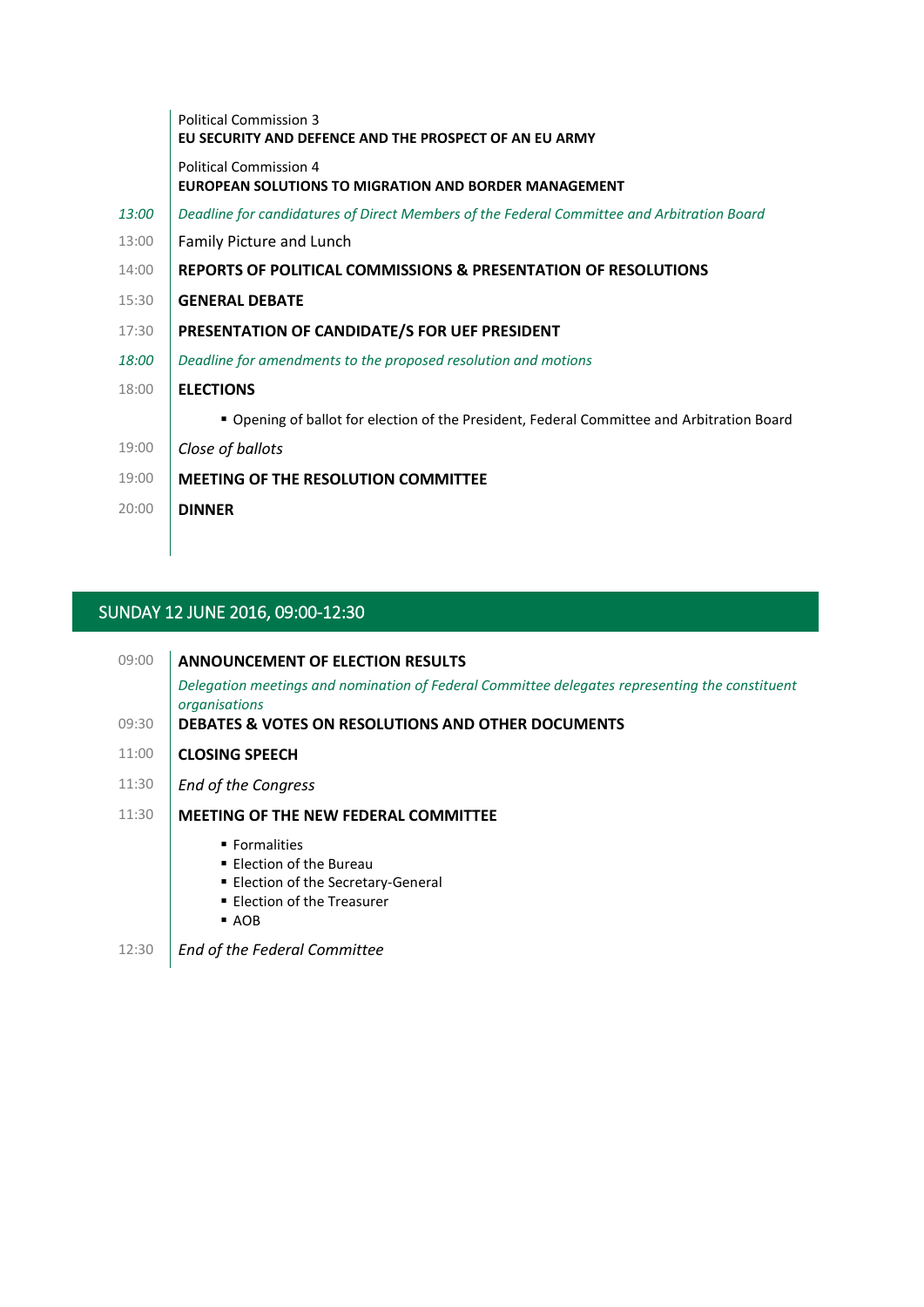## **DELEGATES**

As agreed by the Federal Committee Meeting on 29 November in Venice, 160 delegates representing UEF national sections will attend the Congress. An additional 10% (16 delegates) will represent JEF. The calculation of delegates is based on the average number of members declared by each section for the years 2014 and 2015 and is as follows:

| <b>CONSTITUENT</b><br><b>ORGANISATION</b> | <b>NUMBER OF</b><br><b>DELEGATES</b> |  |  |
|-------------------------------------------|--------------------------------------|--|--|
|                                           |                                      |  |  |
| <b>Austria</b>                            | 20                                   |  |  |
| <b>Belgium</b>                            | 3                                    |  |  |
| <b>Bulgaria</b>                           | 3                                    |  |  |
| <b>Cyprus</b>                             | 3                                    |  |  |
| <b>Czech Republic</b>                     | $\overline{2}$                       |  |  |
| <b>Finland</b>                            | 3                                    |  |  |
| <b>France</b>                             | 3                                    |  |  |
| Germany                                   | 43                                   |  |  |
| Greece                                    | $\overline{2}$                       |  |  |
| <b>Hungary</b>                            | $\overline{2}$                       |  |  |
| Italy                                     | 30                                   |  |  |
| Lithuania                                 | $\overline{2}$                       |  |  |
| Luxembourg                                | 3                                    |  |  |
| Montenegro                                | $\overline{2}$                       |  |  |
| Portugal                                  | $\overline{2}$                       |  |  |
| Romania                                   | $\overline{2}$                       |  |  |
| <b>Serbia</b>                             | $\overline{2}$                       |  |  |
| <b>Slovakia</b>                           | $\overline{2}$                       |  |  |
| Slovenia                                  | $\overline{2}$                       |  |  |
| <b>Spain</b>                              | 4                                    |  |  |
| <b>Switzerland</b>                        | 19                                   |  |  |
| UK                                        | 3                                    |  |  |
| <b>Group Europe</b>                       | 3                                    |  |  |
| <b>JEF</b>                                | 16                                   |  |  |
|                                           |                                      |  |  |
| <b>TOTAL</b>                              | 176                                  |  |  |

Observers are also warmly welcome to attend the Congress.

All participants should register online via the Congress registration form.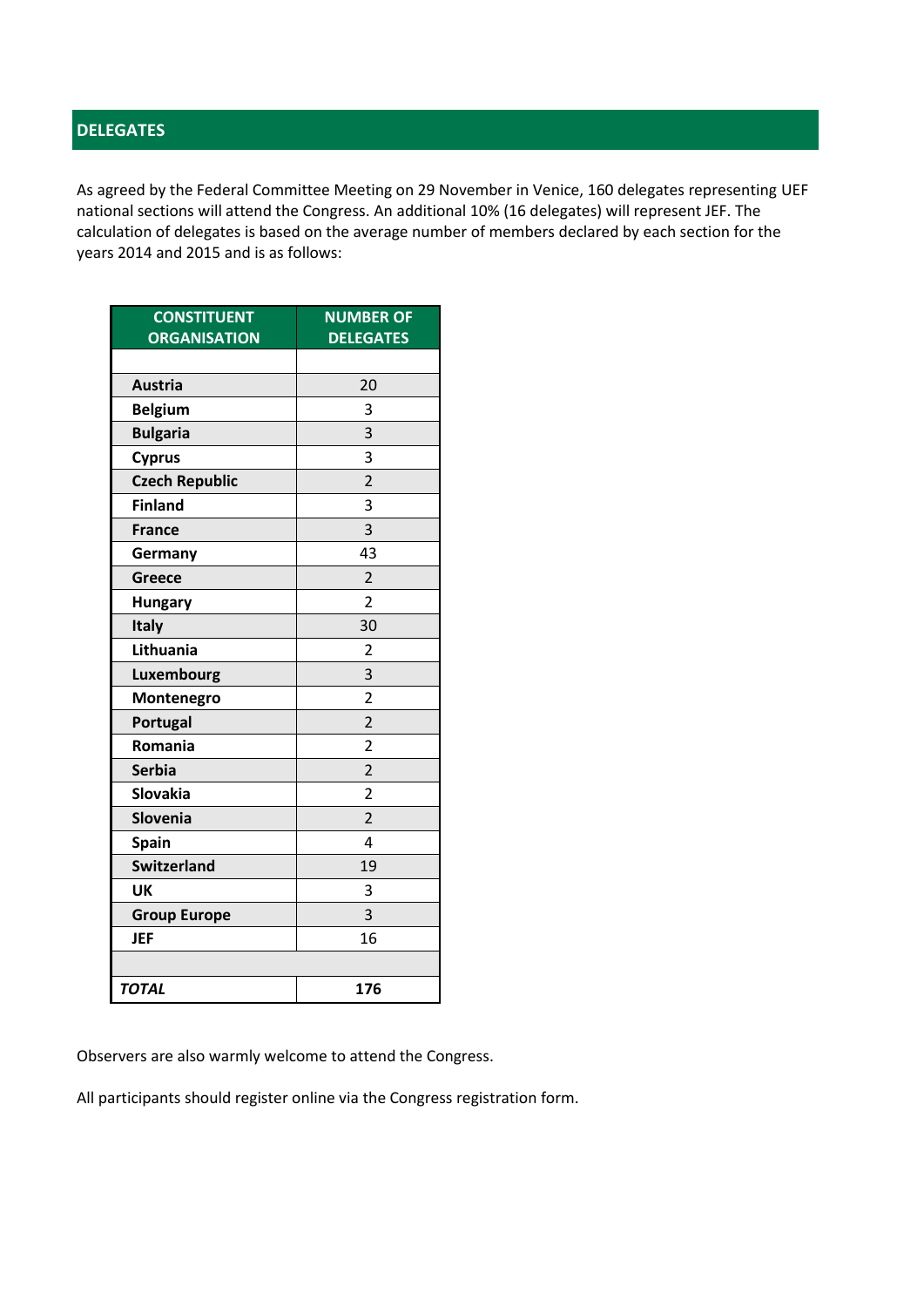#### **TRAVEL TO STRASBOURG**

#### **Train**

[Strasbourg Station \(SNCF\)](http://travel.en.voyages-sncf.com/en/france-alsace/strasbourg) is easily accessible by train from across France, Germany,

Luxembourg and Switzerland. The fastest train connections from a selection of major cities are as follows:

- Stuttgart 1hr 20m
- Frankfurt 2hrs
- Zurich 2hrs 5m
- Luxembourg 2hrs 15 m
- Paris 2hrs 20m
- Munich 3hrs 40m
- London 4hrs 30min

#### **Plane**

[Strasbourg Airport](http://strasbourg.aeroport.fr/en) is a 10 minute train ride from the city centre and offers:

- 32 direct connections, including Porto, Madrid, Rome, Brussels, Amsterdam and Prague
- Brussels Airlines, Air France, Hop!, Iberia, Ryanair, Easyjet.

[Karlsruhe / Baden-Baden Airport](https://www.baden-airpark.de/startseite.html?&L=1) provides access to via the airport bus to Baden-Baden station and a train connection to Strasbourg with a total journey time of 1.5hrs to the city centre.

- Direct connections across Europe
- German Wings, Air Berlin, Ryanair.

[EuroAirport Basel-Mulhouse-Freiburg](http://www.euroairport.com/en/) provides access via a shuttle bus to Sint-Louis and a train connection to Strasbourg. Total journey time to the city centre: 1.5hrs.

- Direct flights across Europe, including: Barcelona, Berlin, Vienna, Rome and Naples
- Air Berlin, German Wings, Easyjet, Austrian, Ryanair and others